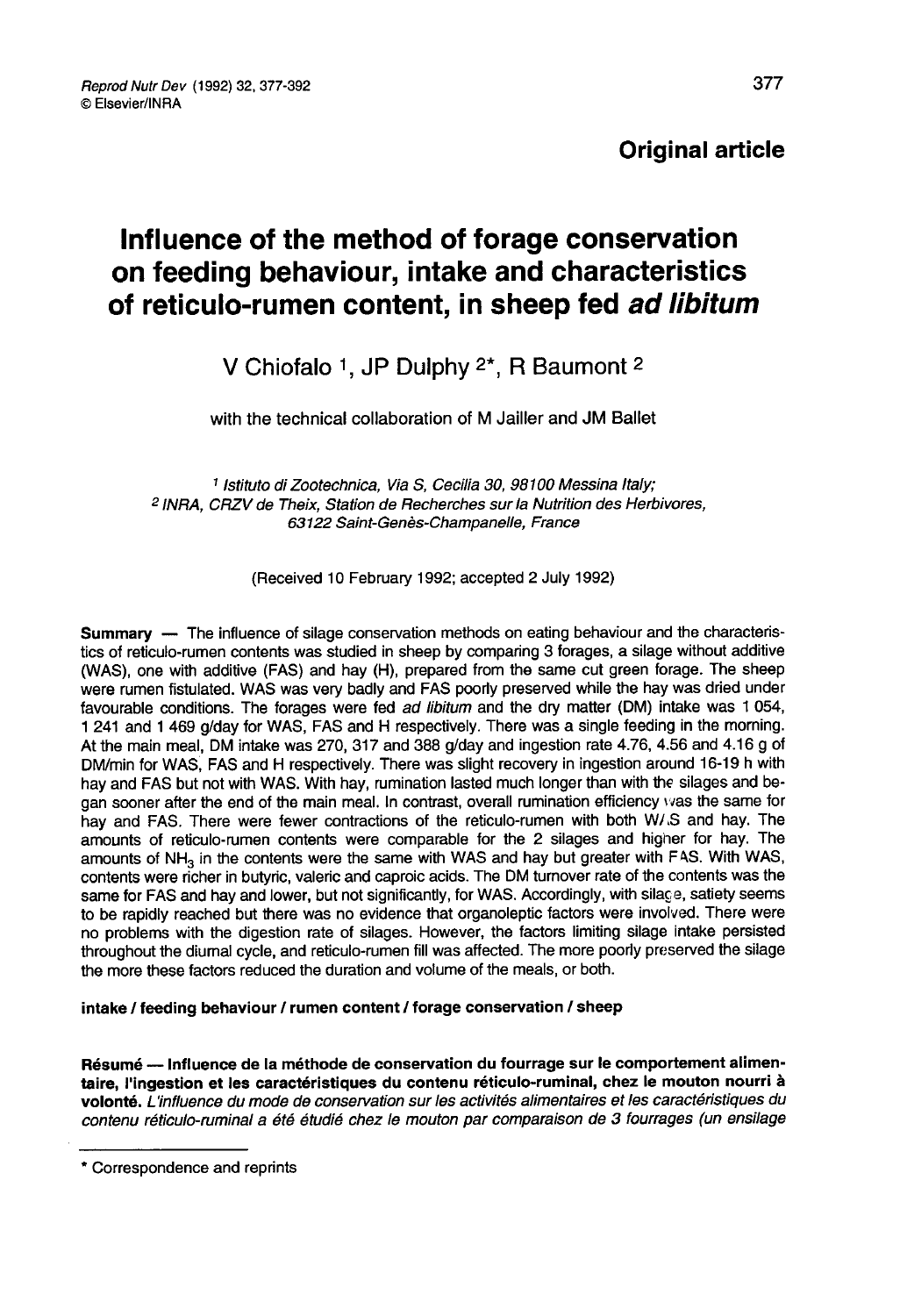sans conservateur WAS, un ensilage avec conservateur FAS et un foin H) préparés à partir du même fourrage vert sur pied. Les moutons étaient munis d'une fistule du rumen. L'ensilage WAS a été très mal conservé et l'ensilage FAS a eu une qualité de conservation médiocre alors que le foin avait été séché très correctement. Dans ces conditions, les quantités de MS ingérées ad libitum ont été respectivement égales à 1054, 1241 et 1469 q/i. Les fourrages ont été distribués en une seule fois le matin. Lors du grand repas les quantités de MS ingérées ont été de 270, 317 et 388 q/i alors que les vitesses d'ingestion étaient respectivement de 4,76, 4,56 et 4,16 g de MS/min. Au cours de la joumée une très légère reprise de l'ingestion a été observée vers 16-19 h pour le foin, également pour l'ensilage FAS, mais pas pour l'ensilage WAS. Avec le foin, la durée de rumination a été nettement plus élevée qu'avec les ensilages et cette rumination a démarré toujours plus vite après la fin du grand repas. Par contre, l'efficacité globale de la rumination a été la même pour le foin et l'ensilage FAS. Il y a eu moins de contractions du réseau avec l'ensilage WAS, mais également avec le foin. Les quantités de contenu du réticulo-rumen ont été comparables pour les 2 ensilages et plus élevées pour le foin. Dans les contenus réticuloruminaux les teneurs en NH<sub>3</sub> ont été identiques pour l'ensilage WAS et le foin, mais plus élevées pour l'ensilage FAS. La plus importante augmentation au cours du repas a été observée avec l'ensilage WAS. Avec cet ensilage, les contenus ont été plus riches en acides butyrique, valérianique et caprof que. Enfin, le taux de renouvellement de la matière sèche des contenus a été identique pour l'ensilage FAS et le foin et plus faible, mais non significativement, pour l'ensilage WAS. L ingestion d'ensilage entraîne donc un rassasiement rapide des animaux sans que, apparemment, des facteurs organoleptiques ne soient en cause. Il n'y a pas non plus de problèmes dans la vitesse de digestion des ensilages. Par contre, les facteurs limitant l'ingestion des ensilages ont un effet permanent tout au long du nycthémère. Cet effet limite le remplissage du réticulo-rumen. Les facteurs en cause réduisent d'autant plus la durée et/ou le volume des repas que les ensilages sont plus mal conservés.

ingestion / comportement alimentaire / rumen / conservation de fourrage / mouton

#### INTRODUCTION

In Europe, grass silage is increasingly preferred to hay as animal feed. The variations in intake between these two types of forage depend on how finely they are chopped, how well they are preserved and on their dry matter (DM) content. All these factors have been thoroughly studied (Demarquilly et al, 1981; Dulphy and Michalet-Doreau, 1981; Dulphy and Demarquilly, 1991). However, despite the large number of published reports, the mechanisms involved in the regulation of silage intake have not yet been completely elucidated. Two main approaches, descriptive or experimental, descriptive or experimental, emerge from studies in this field. The first is based essentially on 3 complementary methods of investigation: 1) examination of the regressions between the intake and characteristics of silage (Wilkins et al, 1971; Demarquilly, 1973); 2) observation of eating behaviour (Deswysen et al, 1978; Dulphy et al, 1984); 3) observation of the extent of reticulo-rumen fill (Campling, 1966; Dulphy et al, 1975a; Thiago and Gill, 1986). The second approach is based on the study of the effects of experimental modifications to silage characteristics: chopping of silage after removal from the silo (Dulphy and Demarquilly, 1973) and addition of different acids of nitrogen compounds at the time of feeding (Hutchinson and Wilkins, 1971; Martin Clancy et al, 1977; Buchanan-Smith and Philipp, 1986; Buchanan-Smith, 1990).

In sheep receiving grass silage, the amounts of DM ingested during the main meal after distribution were low (Dulphy, 1985) but this was offset by an increase in the number of small meals taken during the day, if green forage (Dulphy et al, 1984) or hay (Dulphy et al, 1975a) were taken as controls. These findings suggest that the animals did not use their rumen capacity to the full (Thiago and Gill, 1986).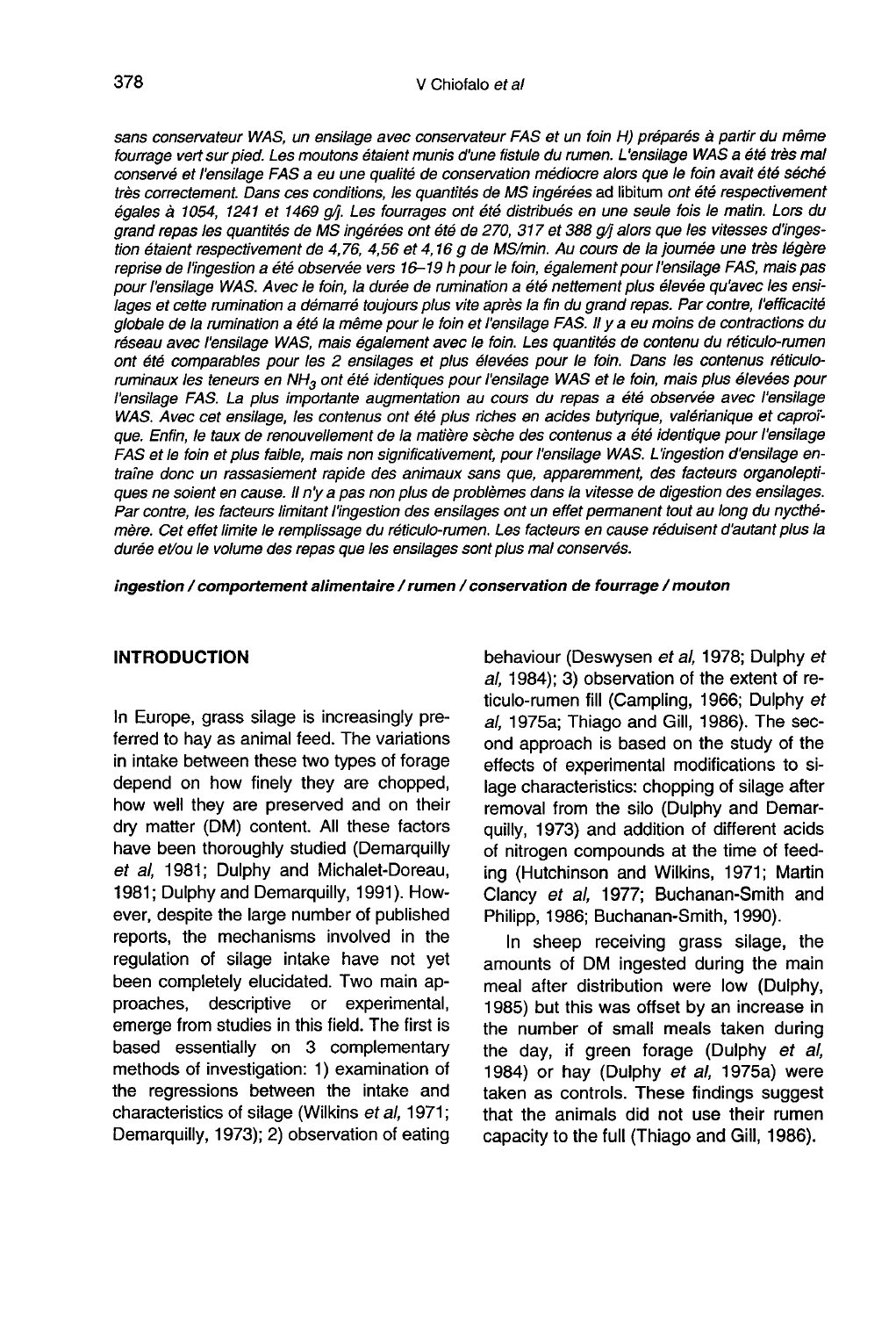In the present trial we studied both the behaviour of the animals and the physical as well as the chemical characteristics of ruminal digestion in relation to the nature of the preserved forage. For that purpose we compared 3 preserved forages, all prepared at the same time from the same green plant, but with very different characteristics: poorly preserved silage, well preserved silage and a good hay. Our objective was to try to understand the daily voluntary intake of these 3 forages by the analysis of the kinetics of intake, of the eating and ruminating activities, of the extent of the rumen fill and of the characteristics of reticulo-rumen content. This approach is not common in the literature and is used here to study the effects of silage (by comparison to hay) and of quality of silage preservation.

#### MATERIAL AND METHODS

#### Animals and feeds

In July 1990, a cocksfoot meadow in the second cycle of vegetation was mown to prepare three differently preserved forages: a direct-cut silage, without additive and harvested with a precision chop forage harvester (WAS); the same forage, but treated with 4.4 1 of formic acid (FAS); and hay (H), field cured in favourable conditions.

The 3 forages were distributed from September to December to six 4-year-old castrated Texel sheep (initial live weight  $60 \pm 3$  kg) fitted with a rumen cannula 75 mm in diameter.

The required amounts of silage were removed from the silo twice a week and stored at +4 °C. Throughout the experimental period the animals were maintained with lights off from 21.00 h to 07.00 h and with lights on for the rest of the time, to achieve a constant photoperiod. The animals were fed ad libitum (10% refusal) with a single feeding a day at 8.30 h. They had free access to the forages, water and salt licks.

#### Experimental design

The experimental design was a replicated 3 x 3 Latin square, using 2 sheep simultaneously per treatment. Each of the 3 periods lasted 5 weeks, divided as follows: 1 week of adaptation to the diet; 1 week of adaptation to the metabolism crates; 1 week of measuring digestibility, the kinetics of intake during the day and eating and ruminating behavior; 2 weeks with the animals still in metabolism crates, during which 4 complete emptyings of the reticulo-rumen were performed.

#### Measurements

The digestibility of the 3 forages in vivo was determined by collecting the total faecal production. Concomitantly, but in 3 different sheep receiving a good quality lucerne hay, the kinetics of the DM degradation of the 3 forages was studied in situ (Demarquilly and Chenost, 1969) at incubation times in the rumen of 0, 4, 8, 16, 24, 48 and 72 h. On removal from the rumen, the nylon bags (2 per incubation period and per sheep) were washed in cold water and placed in a pepsin solution for 48 h.

Daily intake was calculated by measuring the difference between the amounts offered and refused. Mangers were placed on sensors fitted with strain gauges (Baumont et al, 1988) coupled to a computer so that the intake could be determined for each meal throughout the day without disturbing the animals. At the same time, eating and ruminating behaviour was observed according to the technique of Ruckebush (1963), as adapted by Baumont et al (1988). The pressure signals transmitted by a balloon filled with polyurethane foam were immediately read into the computer and analyzed with software developed by Brun et al (1984). Likewise, we recorded the motility of the reticulo-rumen by means of another balloon placed in the dorsal sac of the rumen and connected to a pressure transducer.

The total reticulo-rumen contents were withdrawn by hand at 8.30, 10.30, 15.30 and 20.30 h. Emptyings were made at intervals of at least 72 h, to allow digestion to retum to normal (Aitchi son, 1985). For a given time, all animals were treated together. All these contents were weighed and sampled after homogenization to determine DM content (48 h at 80 °C), dry samples being kept for analysis, particle size, and to measure pH, VFA (volatile fatty acids) and ammonia content, osmotic pressure and viscosity in the fluid.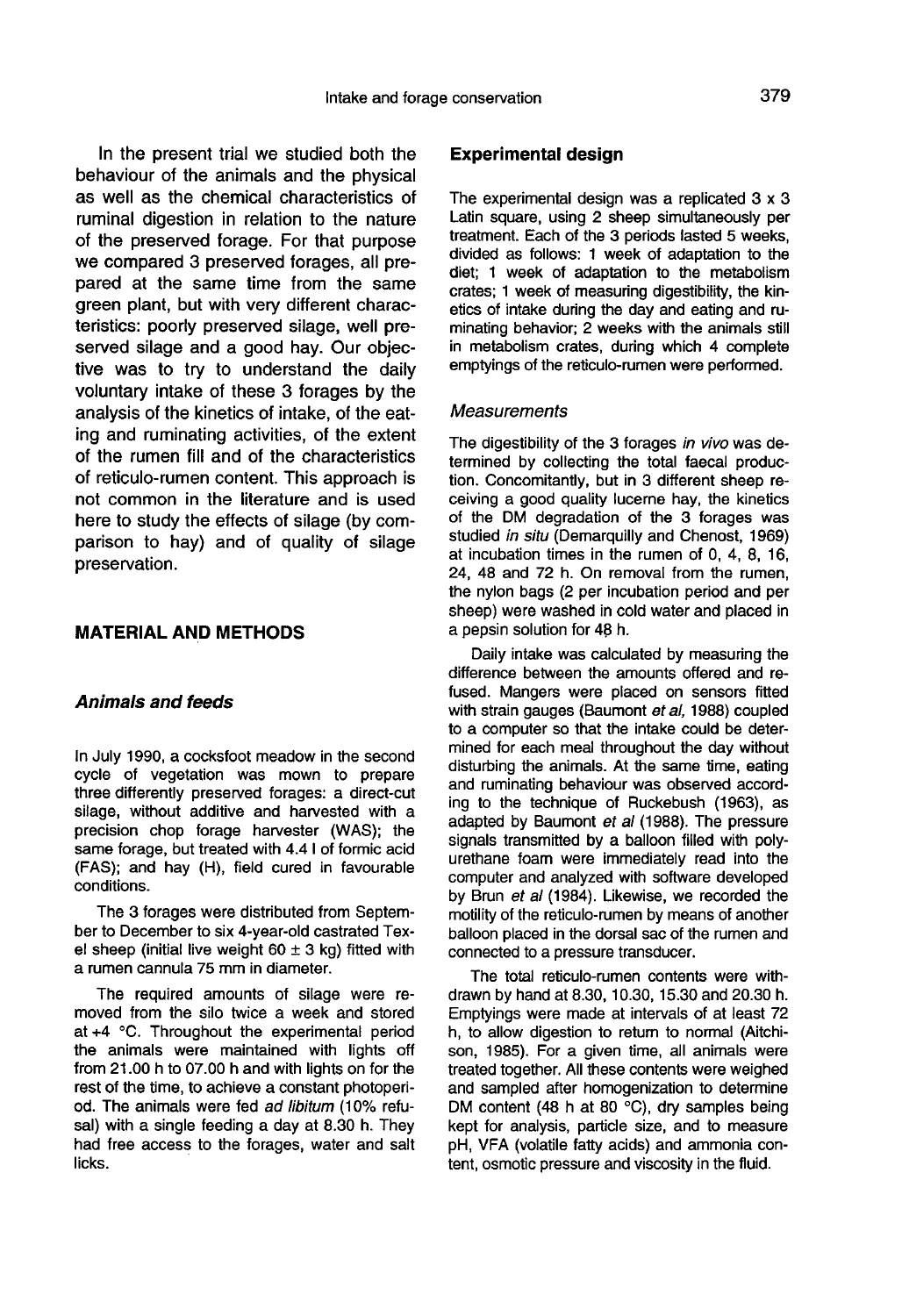The disappearance rate of digesta was calculated in q/h between 2 different times according to the formula: disappearance rate  $=$  (initial content + amount ingested-final content) / duration.

#### Chemical analyses

During the measurement periods, a representative sample of silage and hay was taken at each feeding. The DM content of the samples was determined after drying at 80 °C for 48 h and corrected for silage according to the recommendations of Dulphy et al (1975b), which take into account losses in volatile DM during oven drying. Crude protein content was determined in undried silage. The other analyses were made on samples after drying: ash was determined after incineration for 6 h at 550 °C, nitrogen by the method of Kjeldahl and total cell walls (NDF) according to Goering and Van Soest (1970).

The fermentation characteristics of the silag es (pH, VFA, lactic acids, ammonia and soluble nitrogen) were determined in fluid expressed under pressure. Ammonia was immediately assayed according to the method of Conway (1957) and soluble nitrogen by that of Kjeldahl. The fluid sample for lactic acid assay was conserved frozen without additives and then analyzed by the method of Noll (1974). Another fluid sample was treated with orthophosphoric acid and stabilizing agent and frozen for VFA and alcohol assay (Jouany, 1981 ).

The characteristics of the reticulo-rumen contents were determined either overall (particle size) or on dry matter, or on fluid filtered through a 1-mm mesh grid. Particle size was estimated after sieve separation in a liquid flow according to the method of Grenet (1970). The dry samples were ground (0.8 mm grid) for estimation of the plant cell walls. In the fluid, VFA were analyzed according to the method of Jouany (1981) and ammonia by the method of Berthelot (fluid treated with NaCl and frozen). In the fluid, we also estimated osmotic pressure by cryometry, and viscosity from the flow time into a capillary tube (Dardillat and Baumont, 1992).

#### Statistical analysis

Statistical significance of the feed intake, eating and ruminating activities, motility of reticulorumen, extent of rumen fill, characteristics of the reticulo-rumen contents and some parameters of the digestion were tested using an analysis of variance with the effects of animal (5 DF), type of forage (2 DF) and period (2 DF) and with 8 DF in the error term. The calculations were performed using the general linear model procedure of the Statistical Analysis System Institute (SAS, 1985).

#### RESULTS

## Chemical composition and digestibility of forages

Table I shows the chemical composition of the 3 forages. The 2 silages were very wet. Overall, ash content was rather high and crude protein rather low for regrowths (Andrieu et al, 1988). In vivo digestibility of the silage with additives was slightly higher than that of the other 2 forages (+ 3.6 points for OM). The kinetics of digestion in sacco, in the rumen, were almost identical: the variables A and B, calculated from the model of Ørskov and Mac Donald (1979) were comparable for the 2 silages. In contrast, the value of B was lower for hay. The degradation rate C was highest for silage with FAS and lowest for WAS.

Table II shows the fermentation characteristics for the 2 silages. The silage without additive contained practically no lactic acid but a high level of VFA, including 9 g of propionic lactic acid, 5.5 g of valeric acid and 10.5 g of hexanoic acid per kg DM.

## Intake, eating behaviour and motility of the reticulo-rumen

Silage intake was considerably smaller than hay intake (table 111). Although the intake of silage with additive was markedly higher (+ 18%) than that of silage without, there was no significant difference between the 2. In relation to the metabolic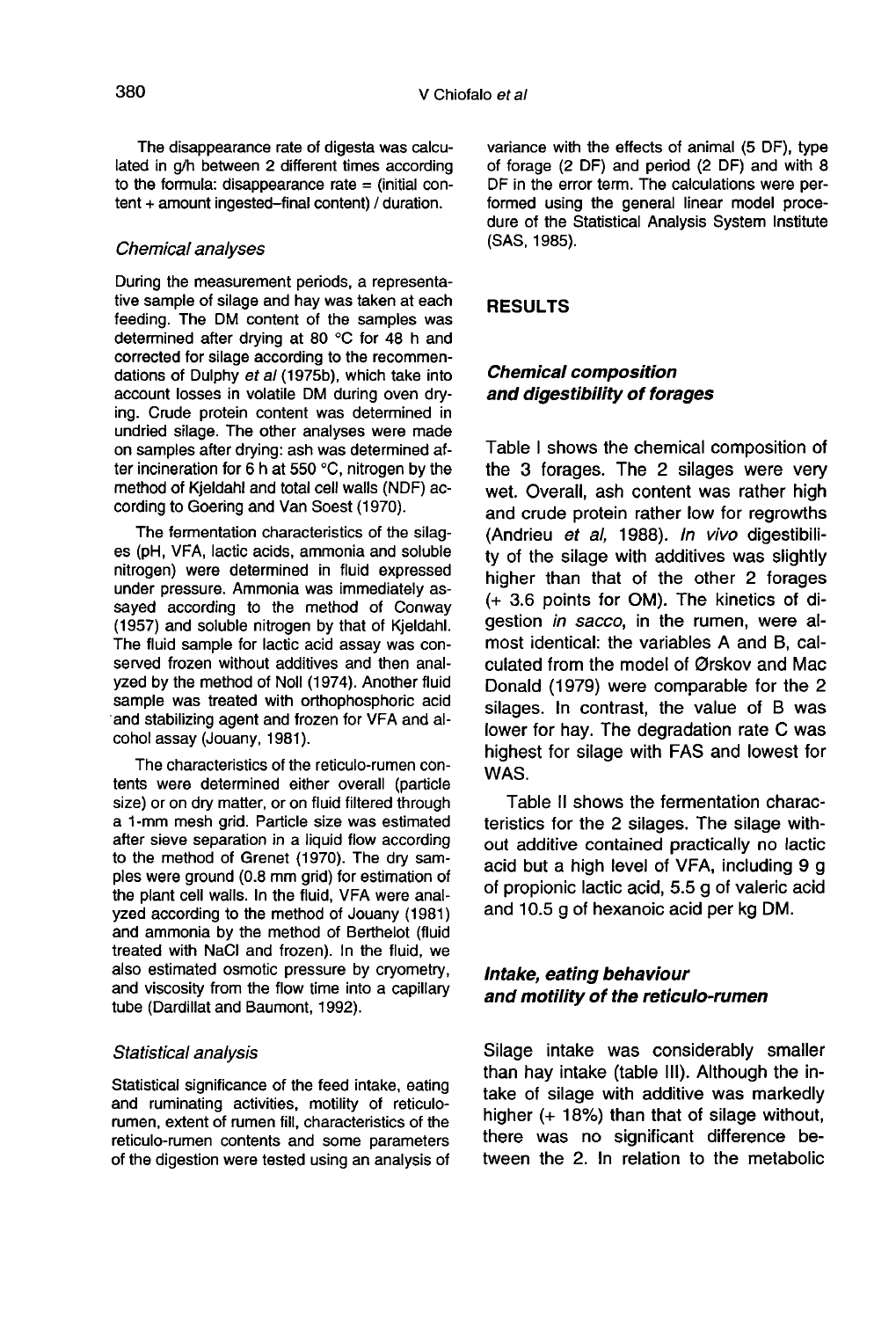Table I. Characteristics of forages studied.

|                                                           | Silage without additive<br>WAS | Sillage with additive<br>FAS | Hay<br>н          |
|-----------------------------------------------------------|--------------------------------|------------------------------|-------------------|
| Chemical composition                                      |                                |                              |                   |
| Dry matter (DM) contents (g/kg)<br>Contents in g/kg of DM | 157                            | 170                          | 880               |
| Ash                                                       | 128                            | 117                          | 112               |
| Crude protein                                             | 125                            | 119                          | 103               |
| Total cell walls (NDF)                                    | 601                            | 594                          | 658               |
| Digestibility in vivo (%)                                 |                                |                              |                   |
| Organic matter                                            | 64.3 <sup>b</sup>              | 67.9 <sup>a</sup>            | 64.3 <sup>b</sup> |
| <b>NDF</b>                                                | 66.6 <sup>b</sup>              | 69.3ª                        | 66.5 <sup>b</sup> |
| Digestibility in sacco                                    |                                |                              |                   |
| (parameters of the adjusted curve)<br>(dry matter)        |                                |                              |                   |
| А                                                         | 31.3                           | 30.0                         | 32.7              |
| $A + B$                                                   | 76.3                           | 77.8                         | 68.5              |
| С                                                         | 0.034                          | 0.041                        | 0.039             |

NB: For different treatment results followed by different letters are significantly different.

|                             |         | Silage<br>without<br>additive | Silage<br>with<br>additive |
|-----------------------------|---------|-------------------------------|----------------------------|
| рH                          |         | 5.55                          | 4.14                       |
| N.NH <sub>3</sub> % total N |         | 26.9                          | 11.4                       |
| Soluble N % total N         |         | 54.7                          | 44.7                       |
| Lactic acid                 | g/kg DM | 24                            | 20.9                       |
| Acetic acid                 |         | 34.6                          | 33.2                       |
| <b>Butyric acid</b>         |         | 32.7                          | 3.5                        |
| <b>Total VFA</b>            |         | 92.5                          | 41.5                       |
| Total alcohol               |         | 2.9                           | 4.5                        |

Table II. Fermentation characteristics of the silages.

weight of the sheep, the amounts ingested were 48.8, 57.6 and 66.2 g of DM/kg W0.75 respectively for WAS, FAS and H.

The daily time spent eating hay was longer than with the silages (+ 25%) but there was less difference between ingestion rates (+ 12% between WAS and H, which is not significant).

Intake during the main meal was significantly higher for hay than for the silages, + 22 and 44%, compared to FAS and WAS respectively. The rates of intake were comparable, although slightly lower for hay, so that the duration of the main meals differed significantly according to the treatment. In contrast, these rates were much higher for silages at the beginning of the main meal. For hay, they were regular throughout the meal.

There was no significant difference between the number of secondary meals a day.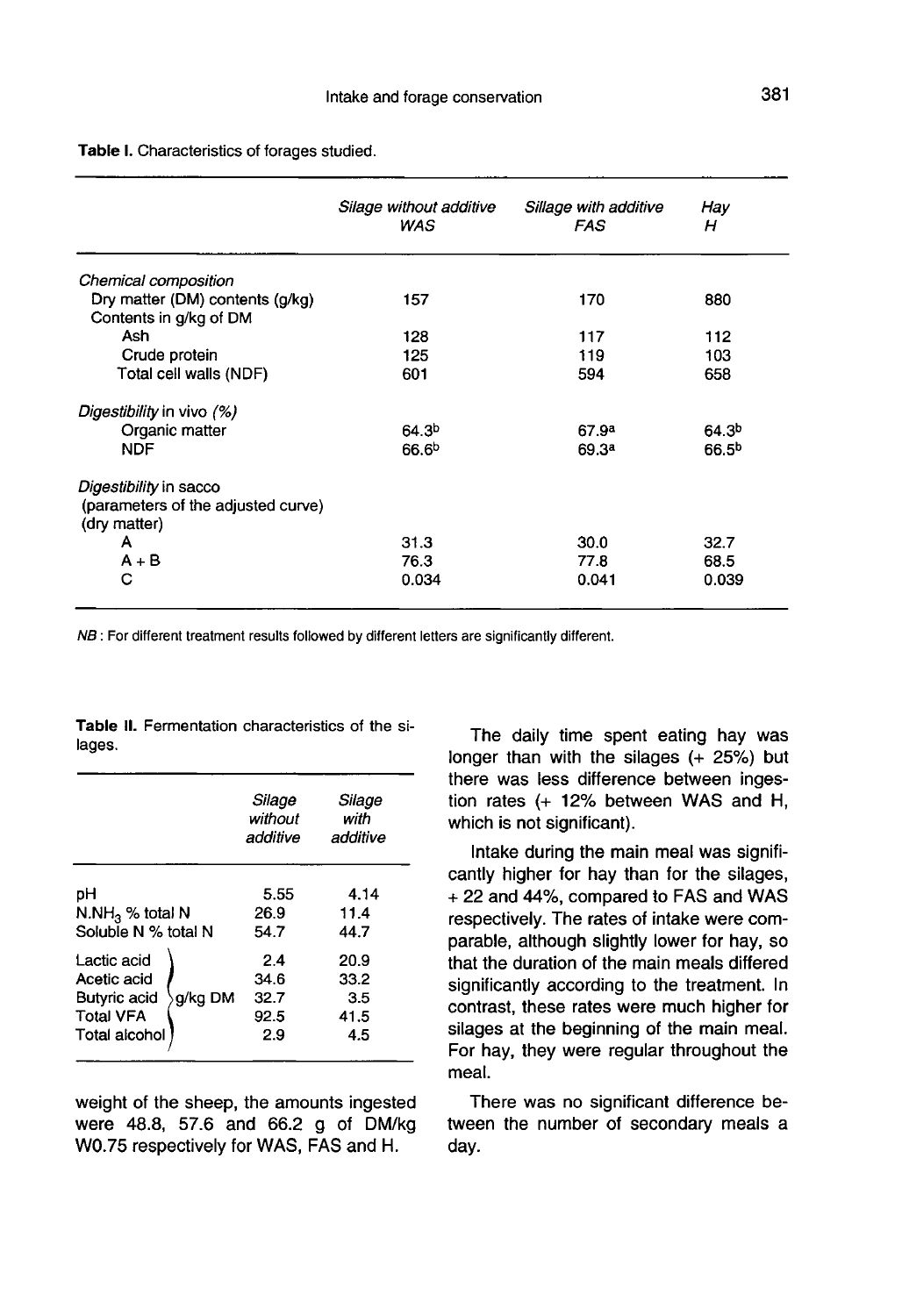|                                   | Silage without additive<br><b>WAS</b> | Silage with additive<br><b>FAS</b> | Hay<br>н          | RSD*           |
|-----------------------------------|---------------------------------------|------------------------------------|-------------------|----------------|
| Day                               |                                       |                                    |                   |                |
| DM intake (g)                     | 1054 <sup>b</sup>                     | 1241 <sup>b</sup>                  | 1469ª             | 142            |
| Duration (min)                    | 303 <sub>p</sub>                      | 325 <sup>ab</sup>                  | 393 <sup>a</sup>  | 57             |
| Ingestion rate (g/min)            | 3.50 <sup>a</sup>                     | 3.85 <sup>a</sup>                  | 3.92 <sup>a</sup> | 0.4            |
| Main meals                        |                                       |                                    |                   |                |
| DM intake $(q)$                   | 270 <sup>b</sup>                      | 317 <sup>b</sup>                   | 388 <sup>a</sup>  | 38             |
| Duration (min)                    | 58 <sup>c</sup>                       | 72 <sup>b</sup>                    | 93a               | 9              |
| Ingestion rate (g/min)            |                                       |                                    |                   |                |
| <b>Total meal</b>                 | 4.76a                                 | 4.56 <sup>a</sup>                  | 4.16 <sup>a</sup> | 0.60           |
| First 15 min                      | 6.80 <sup>a</sup>                     | 5.93a                              | 4.07 <sup>b</sup> | 0.73           |
| First 30 min                      | 5.80 <sup>a</sup>                     | 6.07a                              | 4.50 <sup>b</sup> | 0.68           |
| Number of secondary meals         | 10.2 <sup>a</sup>                     | 10.5 <sup>a</sup>                  | 9.5 <sup>a</sup>  | 2.2            |
| Rumination                        |                                       |                                    |                   |                |
| Daily duration (min)              | 417 <sup>c</sup>                      | 457 <sup>b</sup>                   | 535 <sup>a</sup>  | 28             |
| Number of cycles                  | 506 <sup>b</sup>                      | 569a                               | 612a              | 37             |
| Duration of cycles (sec)          | 50ab                                  | 48 <sup>b</sup>                    | 52 <sup>a</sup>   | $\overline{2}$ |
| Time between distribution         |                                       |                                    |                   |                |
| and beginning of rumination (min) | 182 <sup>a</sup>                      | 161 <sup>a</sup>                   | 138 <sup>a</sup>  | 37             |
| Time between end of main meal     |                                       |                                    |                   |                |
| and beginning of rumination       | 124 <sup>a</sup>                      | 89ab                               | 45b               | 41             |
| Chewing                           |                                       |                                    |                   |                |
| Daily duration (min)              | 720 <sup>b</sup>                      | 782 <sup>b</sup>                   | 927 <sup>a</sup>  | 76             |
| Efficiency (g/min)                | 1.47 <sup>b</sup>                     | 1.59 <sup>a</sup>                  | 1.60 <sup>a</sup> | 0.08           |
|                                   |                                       |                                    |                   |                |

Table III. Intake, eating and ruminating behaviour of animals.

\* RSD: residual standard deviation of the analysis of variance (8 ddl).

The daily duration of rumination varied significantly, with a difference of 28% between WAS and H.

Figure 1 shows the daily pattern of eating and rumination at 1 h intervals. The results confirm the importance of the main meal for hay intake. They also show a significant recovery in hay intake between 16 and 19.00 h. There was a similar recovery for FAS only at 18.00 h, but not for WAS.

Although forage was distributed only once, there were 2 peaks of rumination in the day (fig 1). With hay, the latency time was shorter and rumination always began more quickly (table 111). The rumination cycles had an average duration of 50 s and although the difference in times between FAS and H was significant, the values measured were very similar.

The time spent chewing daily was comparable on the 2 silages (on average 750 min) but significantly higher (23%) with hay. In contrast, chewing efficiency was the same for FAS and H and slightly lower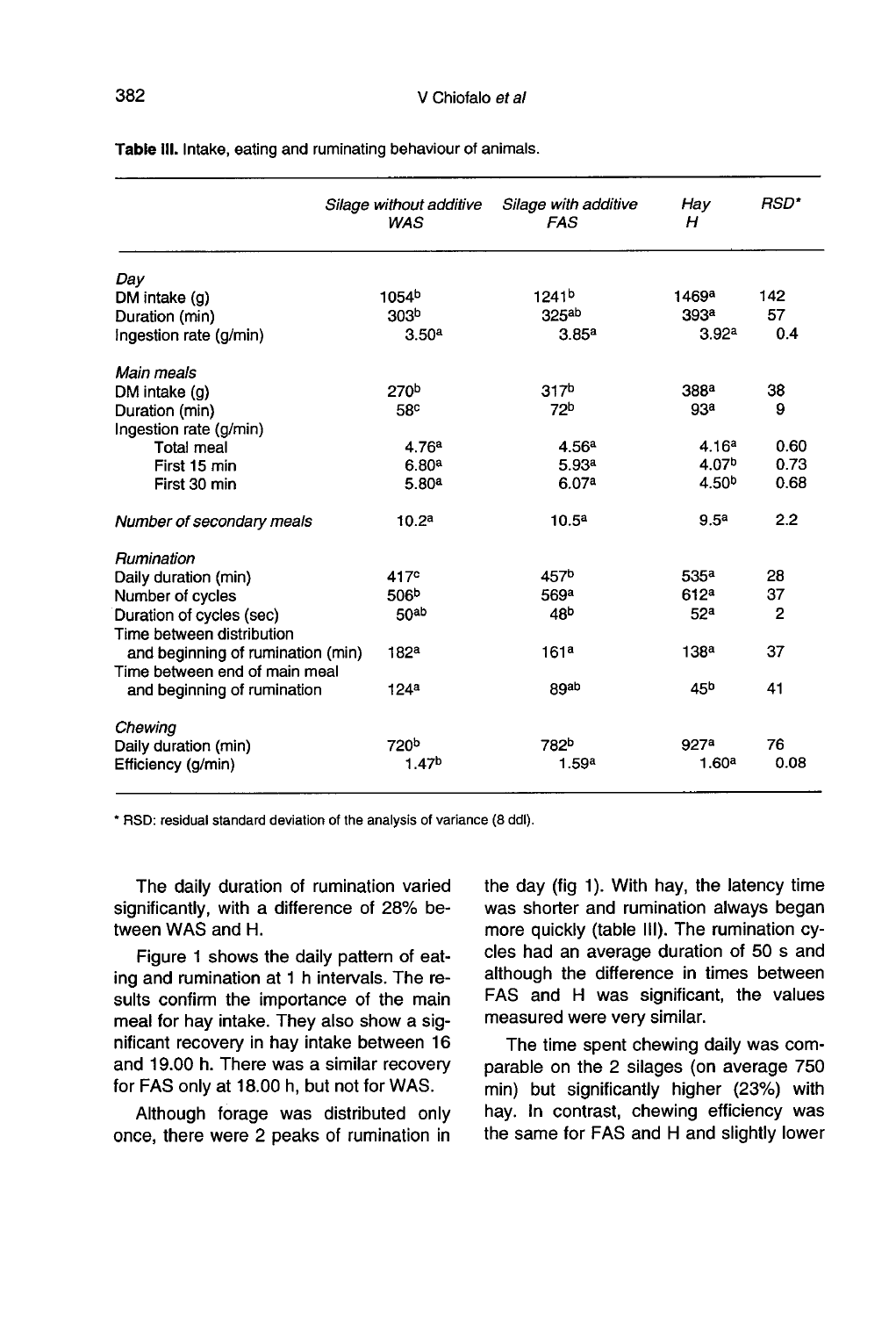

Fig 1. Evolution of feeding behaviour during the day.

(-8%) for WAS. However, if we report the time spent ruminating per unit DM digesta present in the reticulo-rumen we obtain the same figure for the 3 forages: 0.36 min/g DM digesta.

Table IV shows the number of contractions of the reticulo-rumen per min. Overall, this number was higher for FAS and lower for hay. If the numbers are offset by taking account of the real duration of each activity, we find 1 741, 1 830 and 1 752 of type A contractions per day for WAS, FAS and H respectively. The values for the total contractions were 2 893, 3 181 and 3 052.

|                            | Silage without additive<br><b>WAS</b> | Silage with additive<br><b>FAS</b> | Hay<br>н          | RSD  |
|----------------------------|---------------------------------------|------------------------------------|-------------------|------|
| <b>Type A contractions</b> |                                       |                                    |                   |      |
| Main meals                 | 1.70 <sup>a</sup>                     | 1.78a                              | 1.49 <sup>b</sup> | 0.06 |
| Small meals                | $1.51^{ab}$                           | 1.57 <sup>a</sup>                  | 1.45 <sup>b</sup> | 0.05 |
| Rest                       | 1.04 <sup>ab</sup>                    | 1.07a                              | 1.01 <sup>b</sup> | 0.04 |
| Rumination                 | 1.23 <sup>a</sup>                     | 1.28 <sup>a</sup>                  | 1.23 <sup>a</sup> | 0.06 |
| Type $A + B$ contractions  |                                       |                                    |                   |      |
| Main meals                 | 3.40 <sup>a</sup>                     | 3.56 <sup>a</sup>                  | 2.93 <sup>b</sup> | 0.15 |
| Small meals                | 2.80 <sup>ab</sup>                    | 2.99a                              | 2.74 <sup>b</sup> | 0.14 |
| Rest                       | 1.66 <sup>b</sup>                     | 1.83a                              | 1.74ab            | 0.11 |
| Rumination                 | 1.87 <sup>b</sup>                     | 2.02 <sup>a</sup>                  | 1.96ab            | 0.10 |
|                            |                                       |                                    |                   |      |

Table IV. Number of contractions per min of the reticulo-rumen according to the type of activity.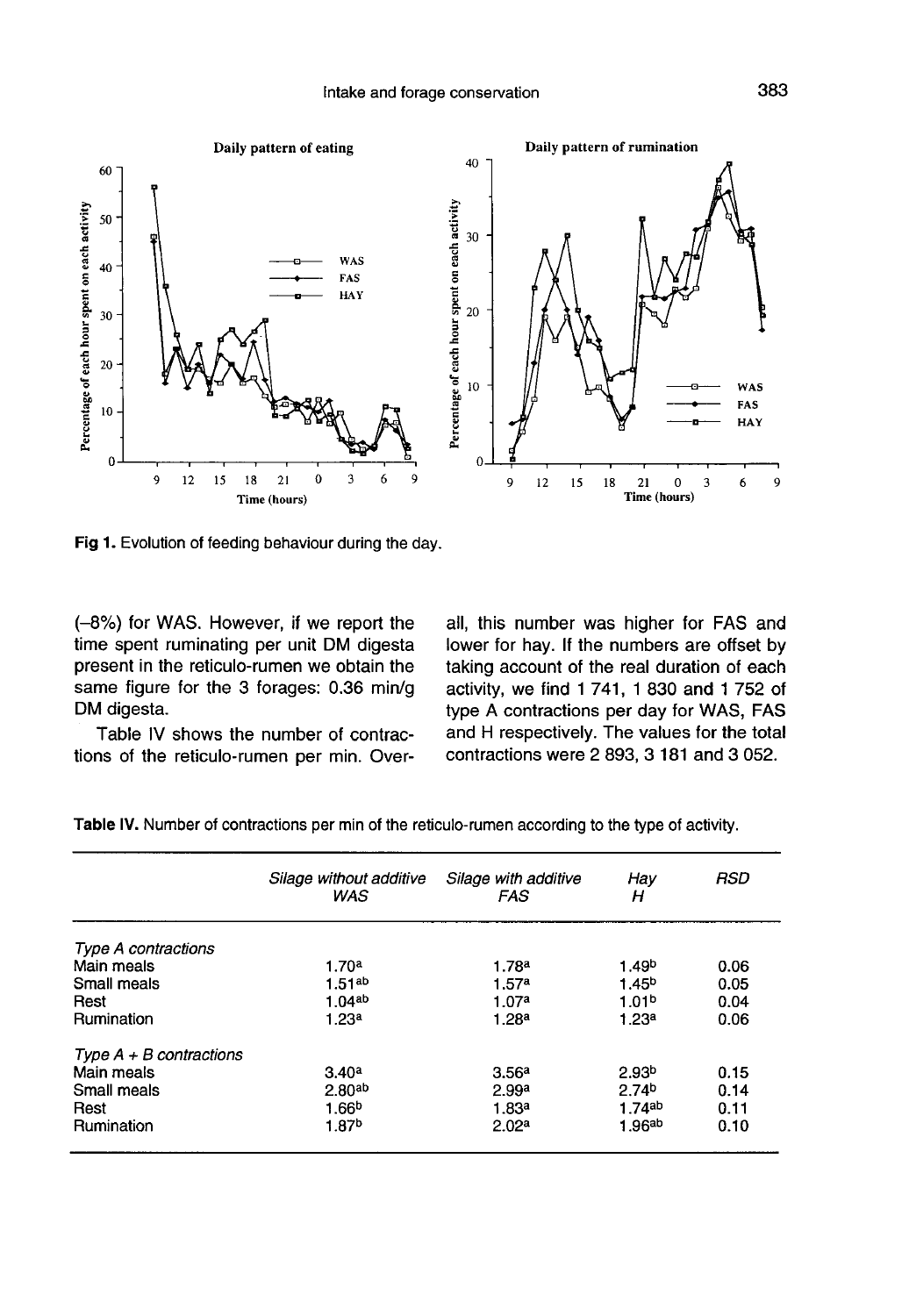## Extent of reticulo-rumen fill and physical characteristics of the contents

Table V shows the amounts of fresh matter, DM and total cell wall contents. There was no significant difference between the 2 silages: an average of 10 266 g fresh matter for WAS and 10 668 g for FAS (+ 4%) and 1 153 g DM for WAS and 1 224  $\alpha$  for FAS  $(+ 6\%)$ . The values for hay were much higher, with significant differences at 10.30 and 15.30 h compared to silages (on average, 11 988 g fresh matter and 1 479 g DM over the day). On the basis of total cell wall contents, the reticulo-rumen contents were higher with hay (on average, 994 g vs 775 and 814 g with WAS and FAS).

The DM level of the contents was highest with hay, but overall there was little difference between the forages (table VI). The levels were low before the morning meal (107 g/fresh kg) and remained steady at 119 and 123 g after the main meal and in the evening respectively (fig 2). The cell wall levels of the contents were very similar with only slight variations during the day: an average maximum of 677 at 15.30 h and a minimum of 656 g/kg DM at 20.30 h.

There was little difference between the 2 silages in the size of ruminal particles (table VI), except for a slight inversion between the small particles (0.05-1 mm) and the soluble compounds with the latter being a little higher with the well preserved silage. In contrast there were fewer large particles with hay (-9% left on the 8 mm mesh sieve) but more medium-sized particles (+ 70% on mesh between 1-8 mm) and hence more particles  $\geq 1$  mm (fig 2). When observed with the naked eye, these particles generally seemed to be larger for hay than for the silages, but no precise measurement was made.

**RSD** In g Silage without additive Sillage with additive Hay **WAS FAS** н Fresh matter 8.30h 8689<sup>a</sup> 9266<sup>a</sup> 9930<sup>a</sup> 1151 10.30 h 10941ab 10773b 12298ª 1032 15.30 h 10561b 10931b 12854<sup>a</sup> 1296 20.30h 10874ª 11702<sup>a</sup> 12870<sup>a</sup> 1515 Dry matter 943<sup>a</sup> 147 8.30h 993<sup>a</sup> 1088<sup>a</sup> 10.30 h 1267<sup>b</sup> 1269b 1529a 96 15.30h 1123<sup>b</sup> 1220<sup>b</sup> 171 1602ª 20.30 h 1279b 1416ab 1697<sup>a</sup> 256 Total cell walls 8.30h 639<sup>a</sup> 663ª 722ª 101 10.30 h 856<sup>b</sup> 851<sup>b</sup> 1037a 70 15.30 h 760<sup>b</sup> 821b 1095<sup>a</sup> 122 20.30 h 846<sup>b</sup> 923ab 1120<sup>a</sup> 181

Table V. Influence of the nature of the forage on reticulo-rumen fill.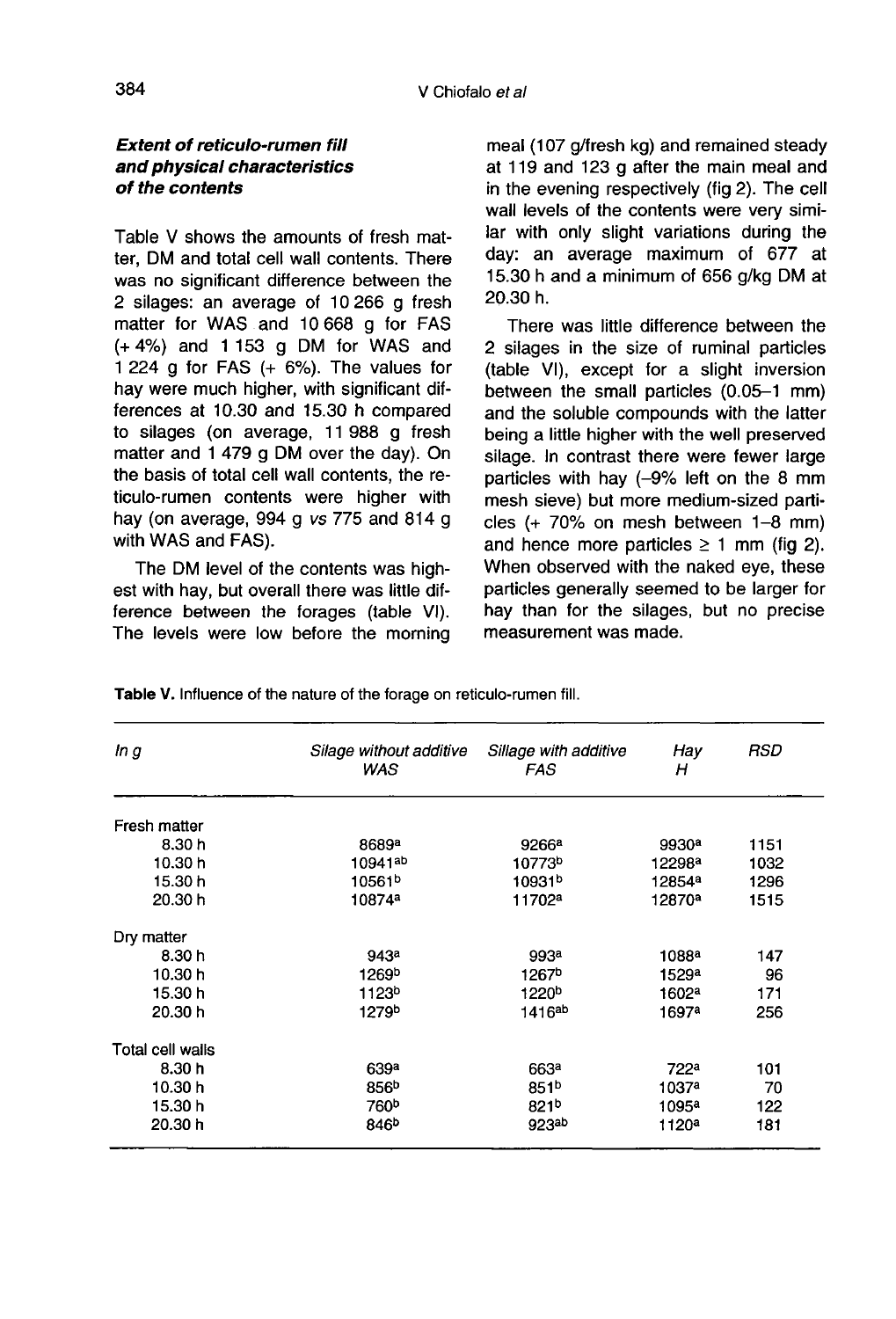|                                 | Silage without additive<br>WAS | Silage with additive<br>FAS | Hay<br>н          | RSD  |
|---------------------------------|--------------------------------|-----------------------------|-------------------|------|
| DM content g/kg                 | 111 <sup>b</sup>               | 113 <sup>b</sup>            | 122 <sup>a</sup>  | 9    |
| NDF content g/kg DM             | 672a                           | 665 <sup>p</sup>            | 670ab             | 10.7 |
| рH                              | 6.60 <sup>a</sup>              | 6.50 <sup>b</sup>           | 6.37 <sup>c</sup> | 0.16 |
| $N-NH_3$ mg/l                   | 100 <sup>b</sup>               | 138 <sup>a</sup>            | 99 <sub>b</sub>   | 34   |
| VFA mmol/l                      | 92 <sup>b</sup>                | 95 <sup>b</sup>             | 106a              | 9    |
| Acetic acid (%)                 | 68.6 <sup>b</sup>              | 70.2 <sup>a</sup>           | 69.4ab            | 2.2  |
| Propionic acid (%)              | 16.6 <sup>c</sup>              | 17.9 <sup>b</sup>           | 18.8 <sup>a</sup> | 1.2  |
| Butyric acid (%)                | 11.5 <sup>a</sup>              | 8.8 <sup>b</sup>            | 9.6 <sup>b</sup>  | 1.6  |
| Valerianic acid (%)             | 2.8 <sup>a</sup>               | 2.7 <sup>a</sup>            | 2.0 <sup>b</sup>  | 0.5  |
| Caproic acid (%)                | 0.6 <sup>a</sup>               | 0.4 <sup>b</sup>            | 0.3 <sup>c</sup>  | 0.2  |
| Particles retained on sieve (%) |                                |                             |                   |      |
| 8 mm mesh                       | 213a                           | 215 <sup>a</sup>            | 194ª              | 42   |
| Between 1-8 mm mesh             | 82 <sup>b</sup>                | 86 <sup>b</sup>             | 143 <sup>a</sup>  | 23   |
| Between 0.05-1 mm mesh          | 360 <sup>a</sup>               | 336 <sup>b</sup>            | 330 <sup>b</sup>  | 35   |
| $< 0.05$ mm<br>(g/kg DM)        | 345 <sup>b</sup>               | 362 <sup>a</sup>            | 334b              | 26   |
| Osmotic pressure (mOsm/ml)      | 264 <sup>b</sup>               | 261 <sup>b</sup>            | 281 <sup>a</sup>  | 9    |
| Viscosity (m.Pa/s)              | 1.07 <sup>b</sup>              | 1.01 <sup>b</sup>           | 1.26a             | 0.18 |

Table VI. Mean characteristics of reticulo-rumen contents.

The viscosity of the centrifuged rumen juice (fig 2) was practically the same for the 2 silages but a little higher (+ 21%) for hay. On average, viscosity went from 1.20 before the meal to 1.08 afterwards and then to 1.06 and 1.12 at the subsequent emptyings. Likewise, the osmotic pressure of the rumen fluid (fig 2) was similar for the 2 silages but higher  $(+ 7%)$  for hay.

### Chemical characteristics of the reticulo-rumen contents

There was a significant difference in pH between the forages, and the level was lower for hay than for silages (table VI). On average, pH decreased regularly from 8.30 h (6.71) to 20.30 h (6.29) (fig 3). Ammonia contents were the same for WAS and H but higher for FAS. At 8.30 h, the level was 132 mg/I and at 10.30 h 137, after which it decreased. The most clear-cut effect of the main meal (an increase in ammonia level of 47 mg/I in 2 h) was observed with the WAS (fig 3).

VFA contents were about the same for the 2 silages and slightly higher for hay. The levels increased gradually throughout the day, from 84 mmol at 8.30 h to 109 mmol at 20.30 h (fig 3). Overall, the proportions of acetic and propionic acid were lowest with WAS. In contrast, it was this silage that had the highest amounts of butyric, valeric and caproic acid. The proportions of valeric and caproic acid were lowest with hay. The most notable modifications were observed with WAS after the main meal, at which time the proportions of acetic, propionic, butyric, valeric and caproic acids reached levels of 65.5, 15.3, 13.7, 3.5 and 0.8% respectively.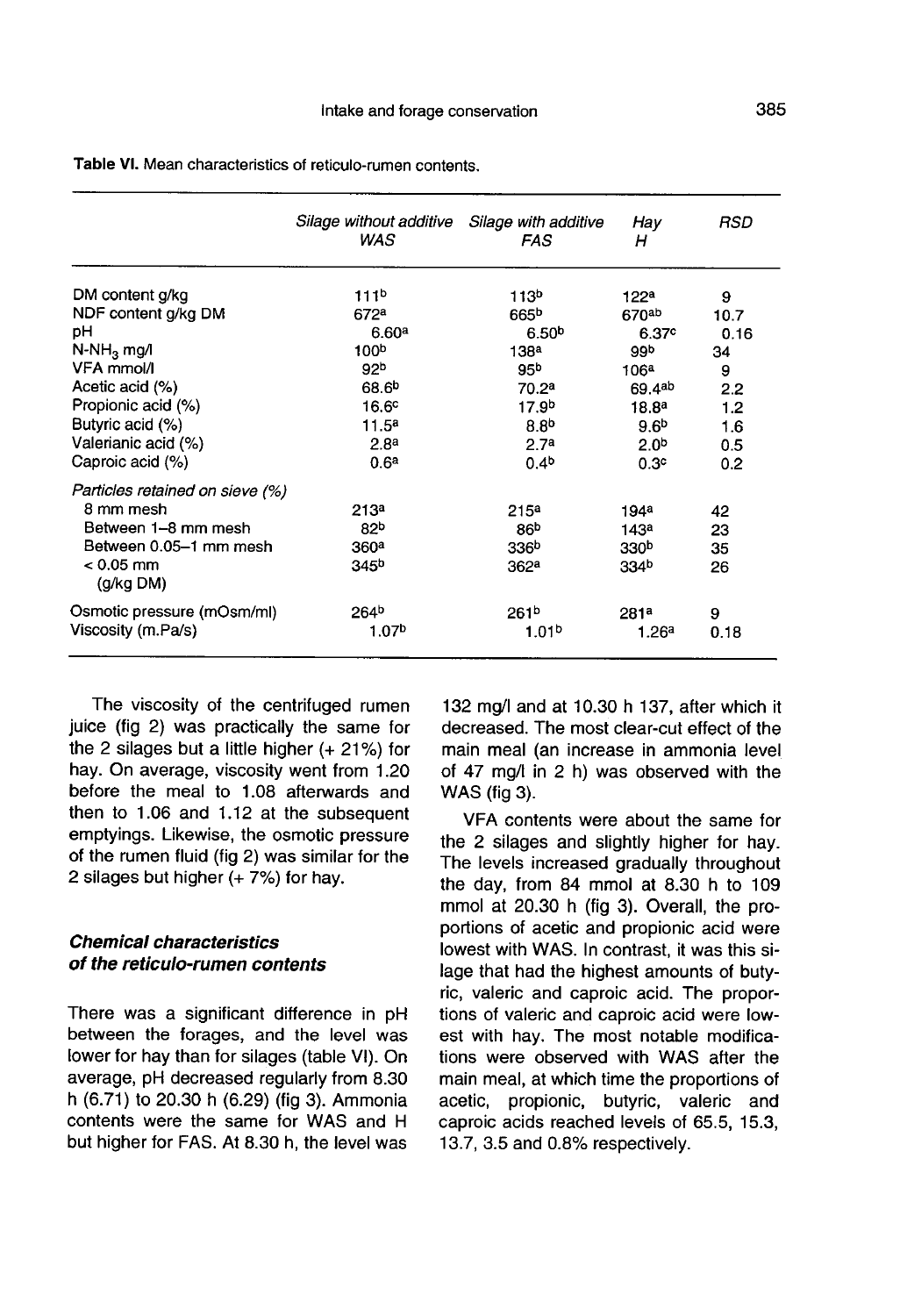

Fig 2. Evolution of the characteristics of the reticulo-rumen contents during the day (particles, osmotic pressure and viscosity).

#### Rate of disappearance of digesta

During the day there was no great difference in the rates of DM disappearance between the 3 forages (average of 48 g/h) but a marked increase at night for hay (table VII). The disappearance rates of the plant cell walls were also very similar except again for an increase with hay during the night. The DM turnover rate of the contents during the nycthemeral cycle was therefore the same for FAS and H and lower, but not significantly for WAS. The variations in the cell wall turnover rates, although slightly greater, were still not significant.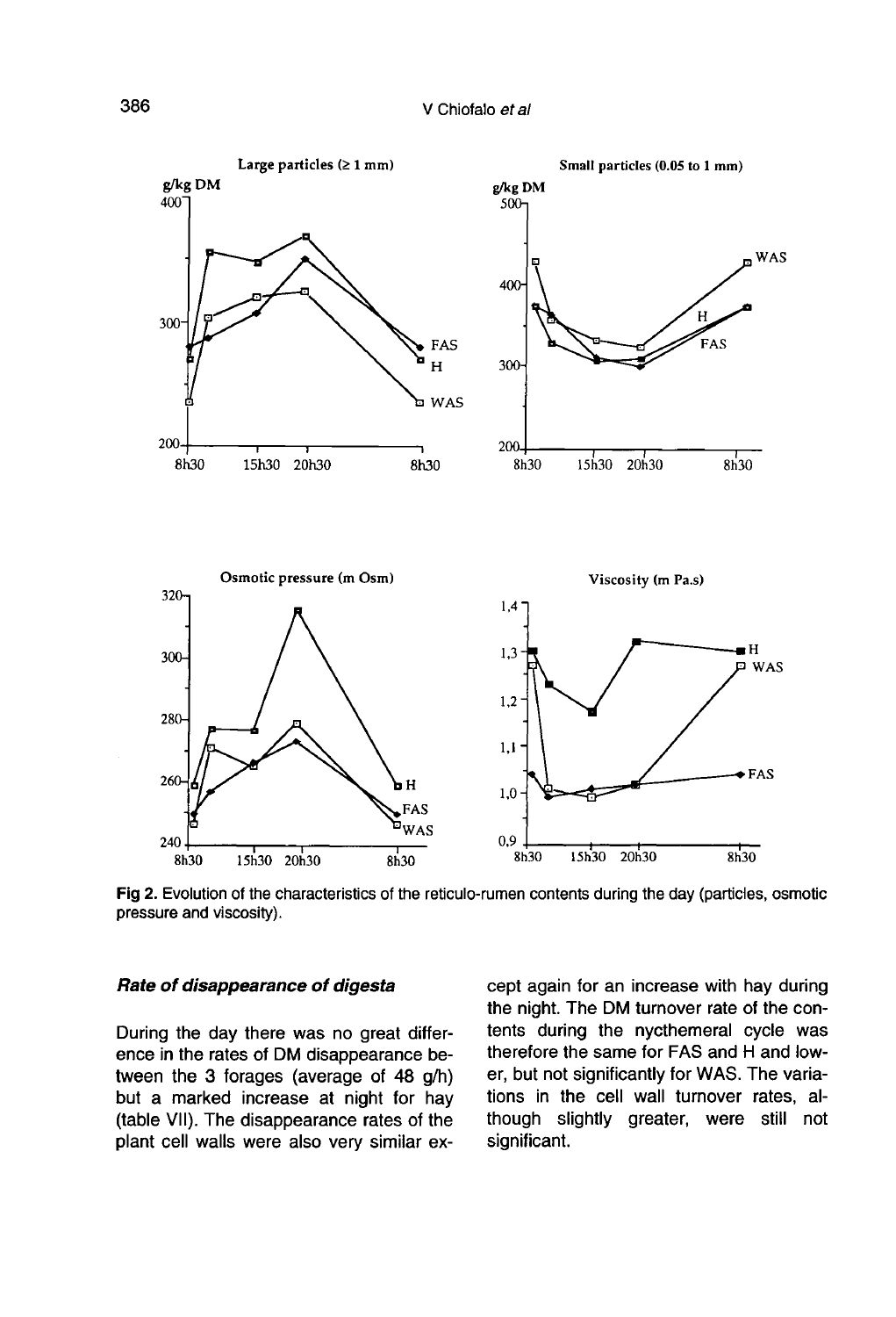

Fig 3. Evolution of the characteristics of the reticulo-rumen contents during the day (dry matter, pH,  $N-NH_3$  and volatile fatty acids).

## **DISCUSSION**

The green forage from which the silages and hay were prepared was rich in water and probably poor in soluble carbohydrates (Jarrige, 1981). As a result, the silage with additive was of mediocre quality and that without was very poorly preserved. Hence, in contrast to what is usually observed (Dulphy and Demarquilly, 1991),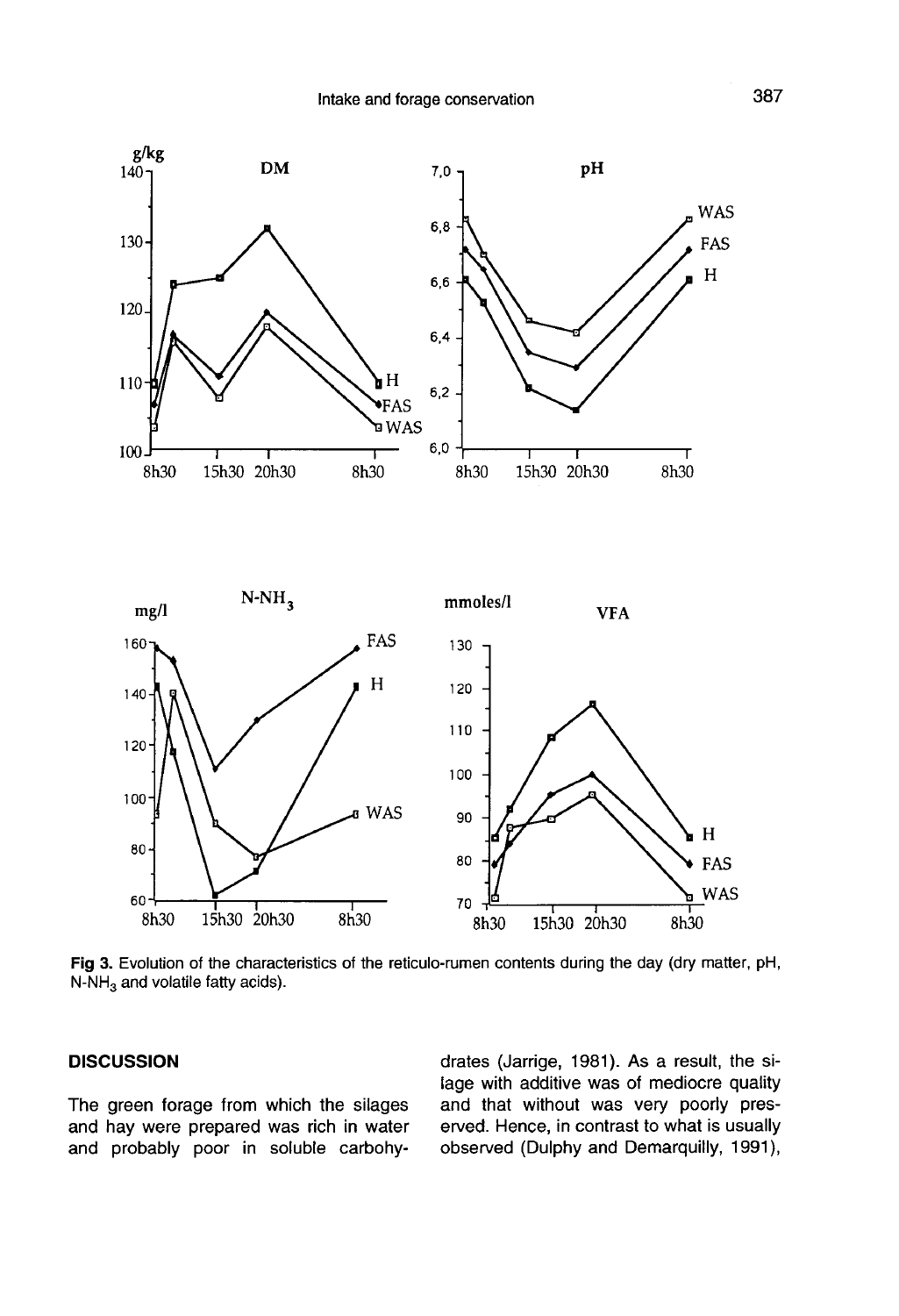|                                                 | Silage without additive<br>WAS | Silage with additive<br>FAS | Hay<br>н          | RSD  |
|-------------------------------------------------|--------------------------------|-----------------------------|-------------------|------|
| DM disappearance rate                           |                                |                             |                   |      |
| (q/h)                                           |                                |                             |                   |      |
| Day $(8.30 h - 20.30 h)$                        | 44.8 <sup>a</sup>              | 49.9 <sup>a</sup>           | 48.8ª             | 19.2 |
| Night $(20.30 h - 8.30 h)$                      | 43.1 <sup>b</sup>              | 53.5 <sup>ab</sup>          | 73.6 <sup>a</sup> | 19.2 |
| Disappearance rate of plant cell walls<br>(g/h) |                                |                             |                   |      |
| Day                                             | 28.9 <sup>a</sup>              | 32.5 <sup>a</sup>           | 31.1a             | 11.6 |
| Night                                           | 26.8 <sup>b</sup>              | 33.4ab                      | 48.0 <sup>a</sup> | 13.4 |
| Turnover rate of contents                       |                                |                             |                   |      |
| DM $(%/h)$                                      | 3.89a                          | 4.30 <sup>a</sup>           | 4.21a             | 0.63 |
| NDF (%/h)                                       | 3.48a                          | 3.85a                       | 4.13a             | 0.58 |

Table VII. Rate of disappearance of reticulo-rumen contents and turnover rate.

the intake of the silages was far lower than that of the hay. Likewise, the difference between the 2 silages themselves was greater than the standard dissimilarity (Dulphy and Michalet-Doreau, 1981). The difference corresponds however to that predicted by the equations given by these authors, in which the intake of the silage is in relation to the pH or the proportion of ammonia nitrogen. Finally, in comparison with the tables of Andrieu et al (1988), we obtained high, normal and low intake respectively for H, FAS and WAS.

Differences in intake were observed from the main meal. With the WAS, the sheeps' appetite was quickly satisfied, as observed in a previous study (Dulphy, 1985) and in agreement with the findings of Gill et al (1988) in young cattle. However, contrary to what has often been reported (Dulphy et al, 1975a; Martin Clancy et al, 1977; Dulphy et al, 1984), the animals did not compensate for rapid satiety by increasing the number of their meals.

Yet the number of meals taken with the silage diets was not so different from that usually reported (Dulphy et al, 1984). With hay it was higher (Dulphy, 1972; Dulphy et al, 1975a), perhaps because there was just 1 feeding per day. The same increase in the number of meals with a hay diet has been observed elsewhere (Dulphy et al, 1988). These findings therefore suggest that the effects of the factors limiting intake of the 2 silages were persistent throughout the diurnal cycle, since there was a lower intake at each small meal.

There are several factors involved in the regulation of silage intake: oral (taste, odour, prehensibility; cf Buchanan-Smith, 1990), digestive (rate of digestion, functioning of the reticulo-rumen; cf Martin Clancy et al, 1977; Sissons et al, 1986) and metabolic, via mechanisms that maintain the homeostasis of the animals.

One approach to organoleptic problems is to study the rate of ingestion, a variable which often sharply discriminates between the different types of silage. The rate decreases when the silage particles are long er (Dulphy and Demarquilly, 1973) and if there is no additive (Dulphy et al, 1984).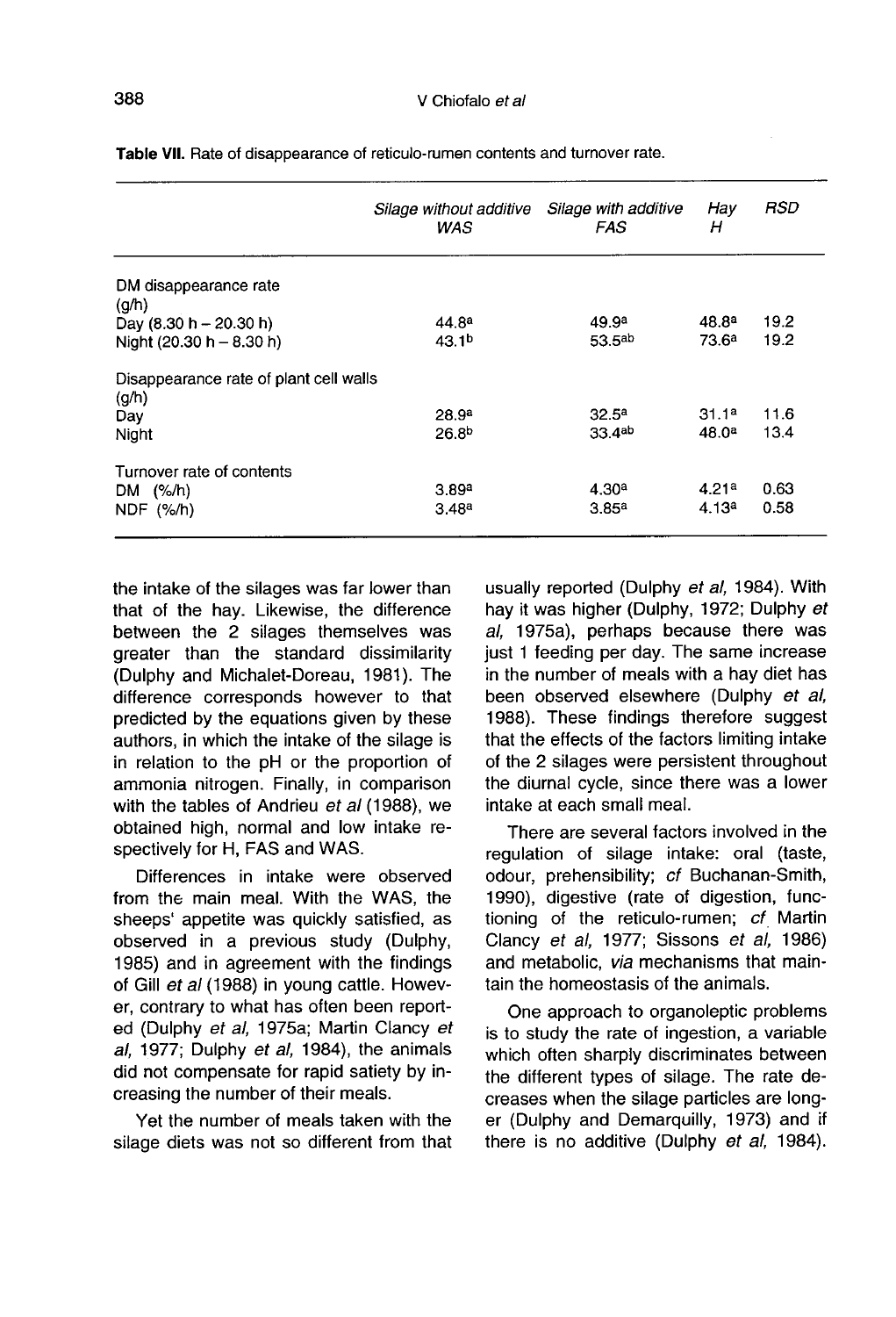Strangely, in the present trial, this rate was not affected by the silage conservation method. Moreover, the silages were injected during the main meal at a faster rate than the hay. Problems of palatability did not therefore seem to limit intake of the 2 silages studied. In this respect, Buchanan-Smith (1990) stresses the negative role of acetic acid, of which there were similarly moderate amounts in our 2 si-lages. In agreement with the findings of the same author, we observed no effet of ammonia or of butyric, valeric and caproic acids.

Three aspects of digestion can be studied; the efficiency of rumination, the rate of digestion and reticulo-rumen fill. The efficiency of rumination was a little lower with the silage containing no additive. The reasons for this are difficult to determine since there was little difference between the digestion rates and digestibilities of the 3 forages. The digestion rate may have been a little slower for WAS. However, these observations are not sufficient to explain the differences in intake. Elsewhere, per unit of rumen digesta, the efficiency of rumination was exactly the same for the 3 treatments. For the same silage, the latency time between the end of the main meal and the beginning of rumination was much longer. The intake of poorly preserved silage therefore tended to 'disturb' rumination more than that of silage with additive. However, this may simply have been due to the fact that rumen fill was lower with silage than with hay.

Our findings showed that reticulo-rumen fill was greater for hay than for silages, and are consistent with previous reports (Campling, 1966; Thiago and Gill, 1986; Waldo et al, 1966), confirming that the animals' rumen capacity, at least in these trials, was not a factor that limited silage intake. In ratio to the metabolic weight of the animals, the average amounts of fresh content reached highest levels of 510, 540 and

589 Intake and forage conservation<br>-<br>his rate was 600 g per kg BW<sup>0.75</sup> respectively for the 3 forages. These values were high compared to those of several other reports (Dulphy et al, 1975a; Baumont et al, 1988; Dulphy et al, 1988) but comparable (595 g) for hay to the results of Baumont et al (1990). The fact that the forage was well or poorly preserved had little effect on rumen fill, in contrast to results of a trial performed by Dulphy et al (1975a).

> The fall in silage intake therefore resulted in a decrease in the reticulo-rumen contents. For WAS, a lower turnover rate of the contents was also observed. However, there is no evidence that the intake of the 2 silages studied was limited by a decrease in the animals' digestive capacity.

> Given the composition of the grass silages, 2 series of compounds may be involved in metabolic changes: acids, or the products of the decomposition of nitrogen matter (Miettinen et al, 1991), or both. Because of this, it is often difficult to identify the compounds involved and to determine where and how their effects are achieved.

> Certain end-products of the fermentation of finaly chopped silages quickly satisfy the animal's appetite before the rumen is filled. Several compounds may play a role: VFA, nitrogen compounds and probably lactic acid also (Morgan and L'Estrange, 1977; Thomas et al, 1980). Since the phenomenon occurs with all silages, the acids must be involved. Satiety is even more quickly reached if the silage is poorly conserved, so compounds from the degradation of nitrogen have an effect. When they are given well-preserved silage, animals may offset early satisfaction of hunger by<br>eating more often, and in sizeable eating more often, amounts, so that they ingest as much silage as hay (Dulphy and Demarquilly, 1991). This did not happen in our trial because the silage with additive was of mediocre quality. With poorly conserved silages, which hence are rich in VFA or am-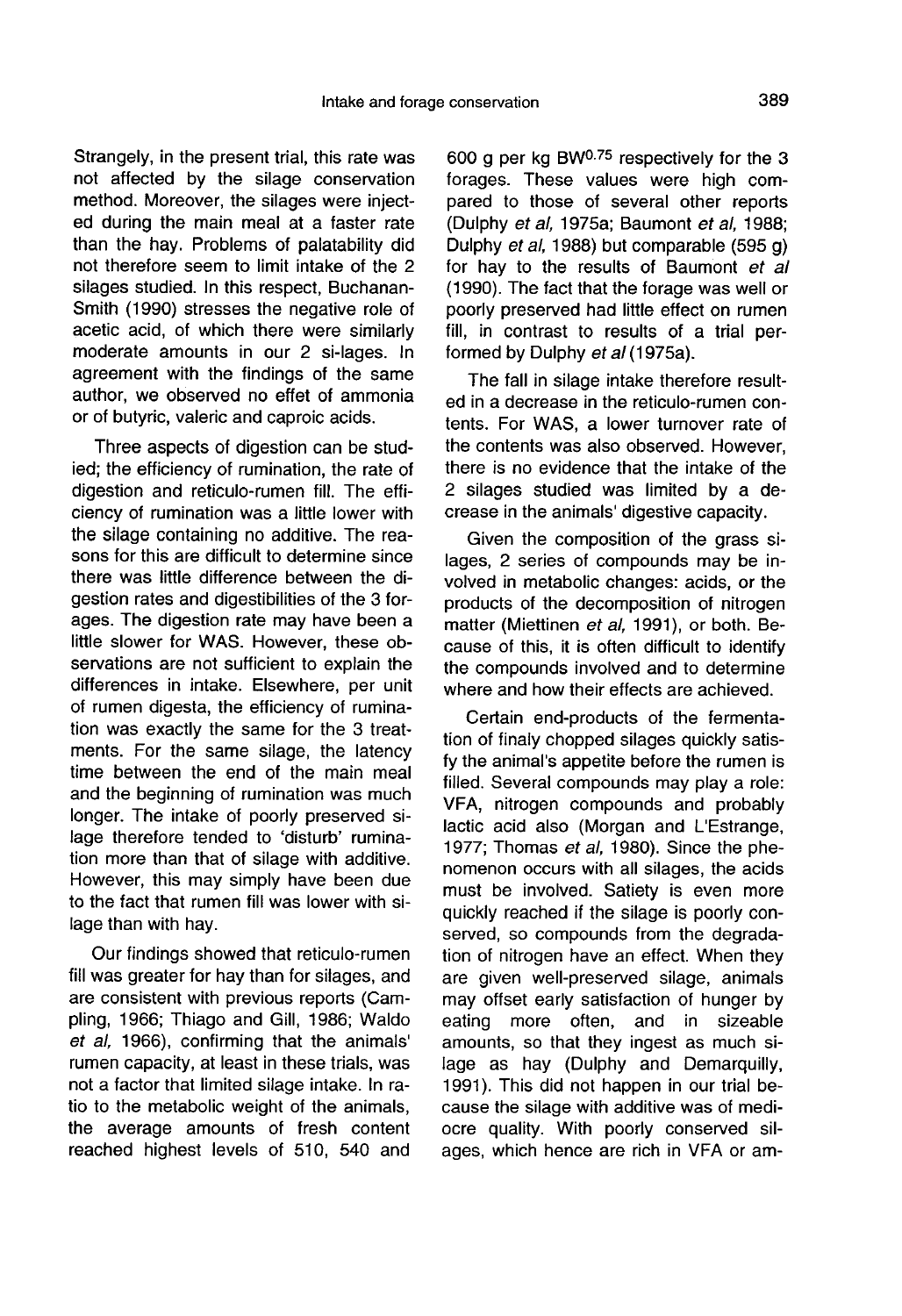monia or in both, 2 sets of mechanisms may come into play simultaneously. The time spent eating and the amount ingested per meal may decrease, as in our experiment, in proportion to the poor state of conservation of the silage. The receptor areas are probably situated in the stomachs. The animals' lack of appetite, as evidenced by a slow intake rate, can also shorten the duration of meals or reduce the amount ingested for the same time spent eating (Dulphy et al, 1984; Buchanan-Smith and Philipp, 1986). The number of meals themselves may also decrease. While this decrease is only slight with well chopped silages, it is clear-cut in those with long particles (Dulphy and Demarquilly, 1973). The limiting effects of chemical or physical factors last longer in the rumen in this case, or eating may be delayed by the animals' lack of motivation. The latter possibility is supported by the findings of Gatel (1984) and Baumont et al (1990), who observed that the unpalatability of diets could be largely responsible for short-term satiety. In the present trial, however, this factor did not seem to be important.

An interesting question is how these end-products of the silage limit intake. We can suggest a direct action on chemical receptors, but it is also possible that silage feeding may elicit a signal which does not permit the rumen to fill to the same level as with hay.

In conclusion, organoleptic factors are not involved in the low intake of our silages. In the same way, the digestive capacity of the animals, their ability to reduce particles, the rate of digestion of the silages and their flow out of the rumen do not limit intake. The observation of the feeding activities of sheep indicates a strong action of the fermentation products leading to rapid satiety. This behavioral approach is very original and must be used in a more systematic way in the future to obtain a better understanding of the mechanisms modifying intake of the conserved forages.

## ACKNOWLEDGMENT

We thank J Lefaivre for animal surgery.

## **REFERENCES**

- Aitchison EM (1985) A study of the removal of fibre from the rumen and voluntary intake of sheep eating hay diets. PhD thesis, University of Reading
- Andrieu J, Demarquilly C, Sauvant D (1988) Tables de la valeur nutritive des aliments. In : Alimentation des Bovins, Ovins et Caprins. INRA, Paris
- Baumont R, Dulphy JP, Andrieu JP (1988) Comportement alimentaire et état de répletion du réticulo-rumen chez le mouton nourri à volonté de foin de prairie ou de luzerne, avec accès continu ou limité : incidences sur le contrôle physique de l'ingestion. Reprod Nutr Dev28, 573-588
- Baumont R, Seguier N, Dulphy JP (1990) Rumen fill, forage palatibility and alimentary behaviour in sheep. J Agric Sci (Camb) 115, 277-284
- Brun JP, Prache S, Bechet G (1984) A portable device for eating behaviour studies. In: 5th Meeting European Grazing Workshop (Armstrong R, Doney J, eds) Hill Farming Research Organisation, Midlothian
- Buchanan-Smith JG (1990) An investigation into palatibility as a factor responsible for reduced intake of silage by sheep. Anim Prod 50, 253-260
- Buchanan-Smith JG, Philipp LE (1986) Food intake in sheep following intraruminal infusion of extracts from lucerne silage with particular reference to organic acids and products of protein degradation. J Agric Sci (Camb) 106, 611-617
- Campling RC (1966) The intake of hay and silage by cows. J Br Grassland Soc 21, 41-49
- Conway EJ (1957) Microdiffusion Analysis and Volumetric Error. Crosby, Lockwood, London, vol 8, 468 p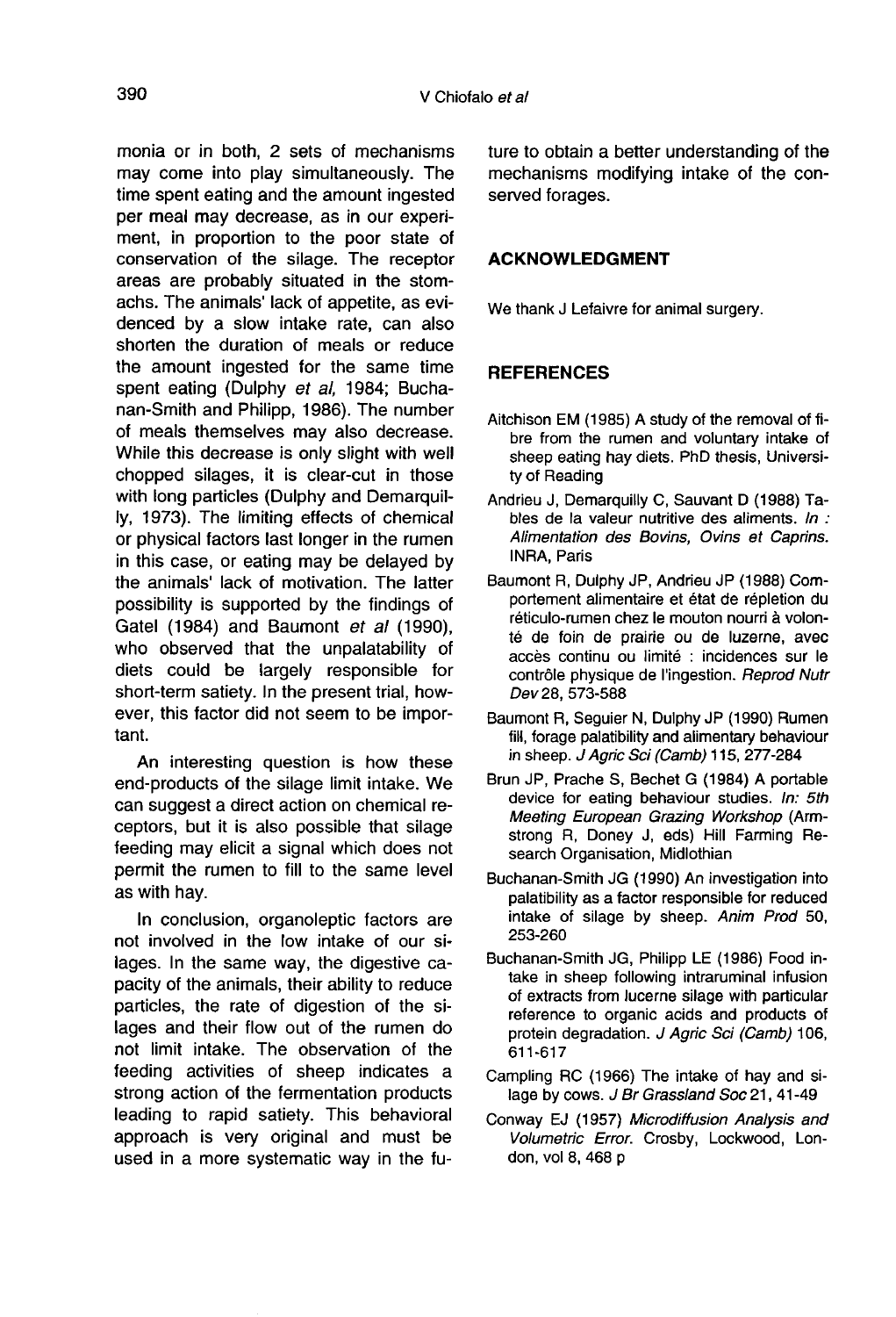- Dardillat C, Baumont R (1992) Physical characteristics of reticular content in the bovine and consequences on reticular outflow. Reprod Nutr Dev 32, 21-36
- Demarquilly C (1973) Composition chimique, caractéristiques fermentaires, digestibilité et quantité ingérée des ensilages de fourrages : modifications par rapport au fourrage vert initial. Ann Zootech 22, 1-35
- Demarquilly C, Andireu J, Weiss P (1981) L'ingestibilité des fourrages verts et des foins et sa prévision. In: Prévision de la Valeur Nutritive des Aliments des Ruminants. INRA, 155-167
- Demarquilly C, Chenost M (1969) Étude de la digestion du fourrage dans le rumen par la methode des sachets de nylon: liaison avec la valeur alimentaire. Ann Zootech 18, 419-436
- Deswysen A, Vanbelle M, Focant M (1978) The effect of silage chop length on the voluntary intake and rumination behaviour of sheep. J Br Grassland Soc 33, 107-115
- Dulphy JP (1972) Influence du mode de conservation des fourrages de graminées sur la vitesse de leur digestion dans le rumen. Ann Zootech 21, 525-534
- Dulphy JP (1985) Étude des quantités ingérées lors des grands repas chez des moutons recevant des fourrages ensilés. Ann Zootech 34, 401-406
- Dulphy JP, Demarquilly C (1973) Influence de la machine de récolte et de la finesse de hachage sur la valeur alimentaire des ensilages. Ann Zootech 22, 199-217
- Dulphy JP, Demarquilly C (1991) Digestibility and intake voluntary of conserved forage. In: Forage Conservation Towards 2000 (Pahlow G, Honig H, eds) Eur Grassland Fed, 140- 160
- Dulphy JP, Michalet-Doreau B (1981) Prévision de l'ingestibilité des ensilages d'herbe. Prévision de la valeur nitritive des aliments des ruminants. INRA, 169-187
- Dulphy JP, Bechet G, Thomson E (1975a) Influence de la structure physique et de la qualité de conservation des ensilages de graminées sur leur ingestibilité. Ann Zootech 24, 81-94
- Dulphy JP, Demarquilly C, Henry M (1975b) Perte de composés volatils lors de la détermination à l'étuve de la teneur en matière sèche des ensilages. Ann Zootech 24, 743-756
- Dulphy JP, Michalet-Doreau B, Demarquilly C (1984) Étude comparée des quantités ingérées et du comportement alimentaire et mérycique d'ovins et de bovins recevant des en-<br>silages d'herbe réalisés selon différentes phy JP, Michalet-Doreau B, Demarquilly C<br>(1984) Étude comparée des quantités ingé-<br>rées et du comportement alimentaire et mé-<br>rycique d'ovins et de bovins recevant des en-<br>silages d'herbe réalisés selon différentes<br>techniq techniques. Ann Zootech 33, 291-320
- Dulphy JP, Eimeddah Y, Baumont R (1988) Influence du rythme de distribution sur les activités alimentaires et l'évolution journalière du contenu ruminal chez le mouton. Reprod Nutr Dév 28, 919-929
- Gatel F (1984) Signification de la satiété à court terme chez le mouton : influence de la qualité du fourrage et des stimuli associés à la prise de nourriture. Ann Zootech 33, 111-118
- Gill M, Rook AJ, Thiago LRS (1988) Factors affecting the voluntary intake of roughages by the dairy cow. In: Nutrition and Lactation in the Dairy Cow (Garnsworthy PC, ed) Butterworths, London, 262-279
- Goering HK, Van Soest PJ (1970) Forage Fiber Analyses. Agriculture Handbook 379. Agric Res Serv, US Dept Agric, 20 p
- Grenet E (1970) Taille et structure des particules végétales au niveau du feuillet et des feces chez des bovins. Ann Biol Anim Bioch Bioph 10, 643-657
- Hutchinson KJ, Wilkins RJ (1971) The voluntary intake of silage by sheep. 2. The effects of acetate on silage intake. J Agric Sci (Camb) 77, 539-548
- Jarrige R (1981) Les constituants glucidiques des fourrages : variations, digestibilité et dosage. In: Prévision de la Valeur Nutritive des Aliments des Ruminants. INRA, 13-40
- Jouany JP (1981) Dosages des acides gras volatils et des alcools dans les ensilages par chromatographie en phase gazeuse. Bull Techn CRZV Theix INRA, 46, 63-66
- Martin Clancy PJ, Wangsness PJ, Baumgardt BR (1977) Effect of silage extract on voluntary intake, rumen fluid constituents and rumen motility. J Dairy Sci 60 (4), 580-590
- Miettinen H, Setala J, Moisio T (1991) Estimation of the effect of silage quality on silage palatibility and intake in dairy cows. In: Forage Conservation Towards 2000 (Pahlow G, Honig H, eds) Eur Grassland Fed, 408- 409
- Morgan DJ, L'Estrange JL (1977) Voluntary feed intake and metabolism of sheep when lactic